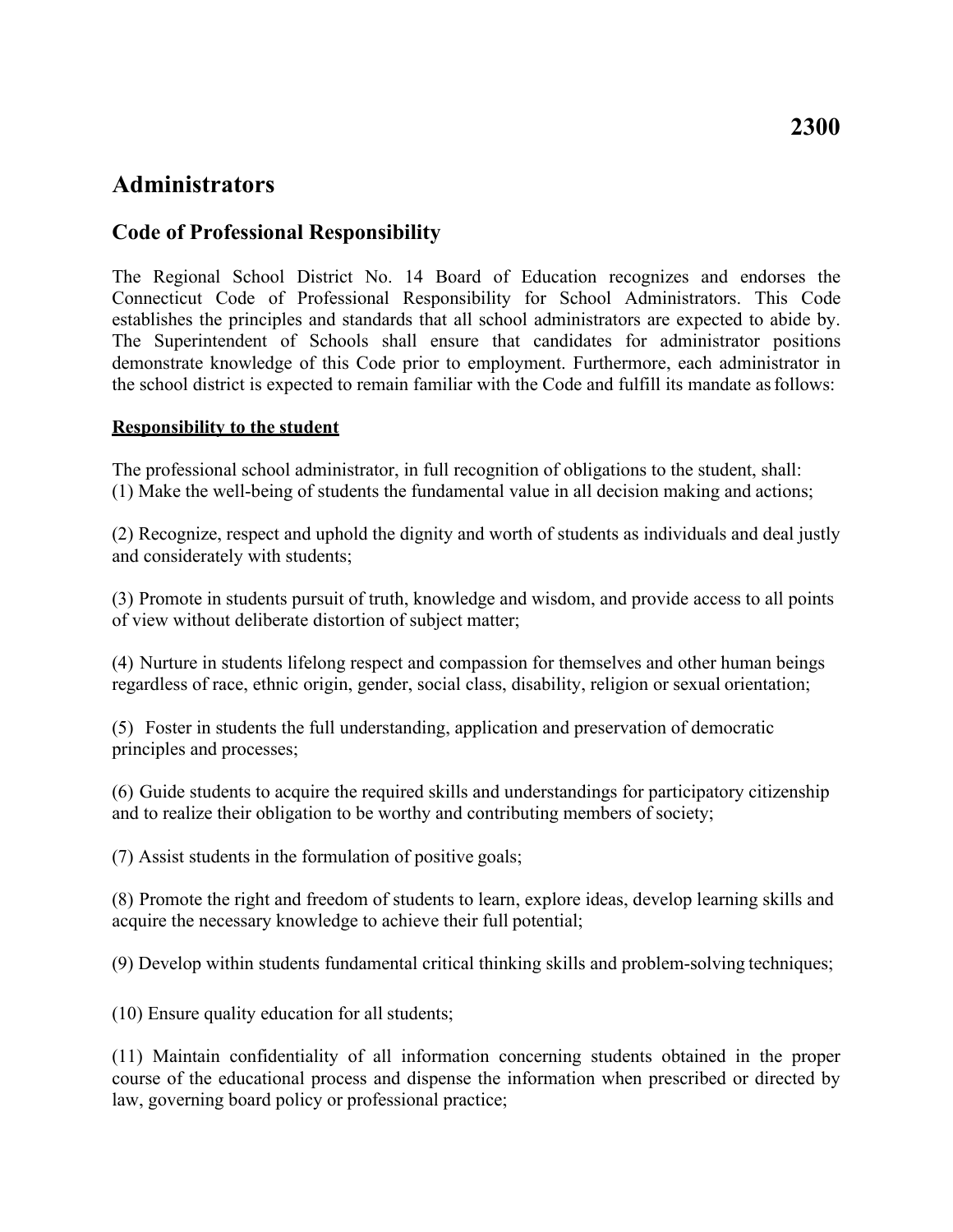sexual, physical, and emotional abuse; and (12) Ensure that all students are provided educational opportunities in environments safe from

(13) Promote ongoing development and evaluation of curriculum.

### **Responsibility to the profession and staff**

 directly upon the status and substance of the profession; The professional school administrator, in full recognition of obligations to the profession, shall: (1) Maintain the highest standards of professional conduct, realizing that one's behavior reflects

 provide leadership to ensure the highest standards of services for students; (2) Engage in administrative, supervisory and evaluative practices with staff members and

(3) Encourage student learning through the effective support of all staff engaged in the learning process;

 development and educational decision making; (4) Encourage the participation of administrators and teachers in the process of curriculum

 research and continuing professional development for self and staff; (5) Maintain the standards and seek to improve the effectiveness of the profession through

(6) Promote the employment of only qualified, certified educators, and qualified noncertified staff;

(7) Encourage promising, qualified and competent individuals to enter the education profession; and

 governing board policy or professional practice. (8) Maintain the confidentiality of all information obtained in the proper course of one's administrative duties and dispense the information when prescribed or directed by law,

### **Responsibility to the community**

The professional school administrator, in full recognition of the public trust vested in the education professional, shall:

 therefore, not knowingly misrepresent facts or make false statements; (1) Be cognizant of the influence of school administrators upon the community at large and,

(2) Obey local, state and national laws;

(3) Implement the governing board policies and administrative rules and regulations;